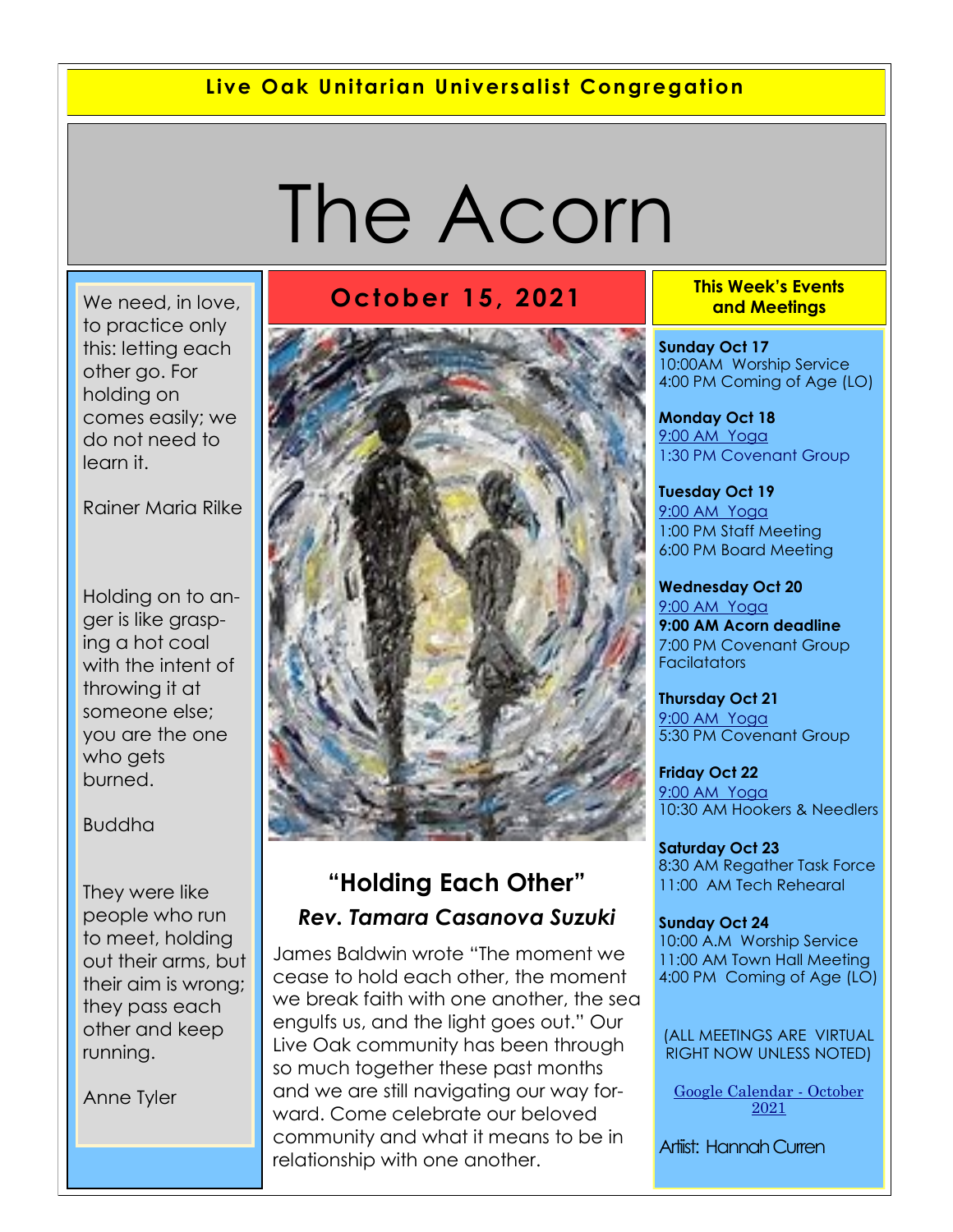**PAGE 2 THE ACORN** 

### **Worship Service 10.17.21**

### **Live Oak Unitarian Universalist Congregation of Goleta**

**Order of Service October 17, 2021**

### *Holding Each Other*

### **Worship Service by the Reverend Tamara Casanova Suzuki**

**A/V support: Marty Jenkins; Tech support: Drew Carter** 

**Music for Gathering** *(begins at 9:50 a.m.)* John Douglas, Music Director

**Prelude** ~ *Bridge Over Troubled Water* **Nansie Douglas- Nansie Douglas-**Words and music: Paul Simon

#### **Welcome Song** ~ *We Gather Together* #349

Words: Dorothy Senghas and Robert Senghas; Music: Adrian Valerius's *Nederlandtsch Gedenckclanck*

**Welcome** Jeanne Northsinger, Worship Associate

**Chalice Lighting** 

**Call to Worship** 

**Opening Song** ~ *Come, Sing a Song with Me* #346 (vs. 1, 2 & 4) Words and music: Carolyn McDade

**Message for All Ages** Steven Lovelace, Director of Religious Exploration

#### **Sharing of Joys and Sorrows**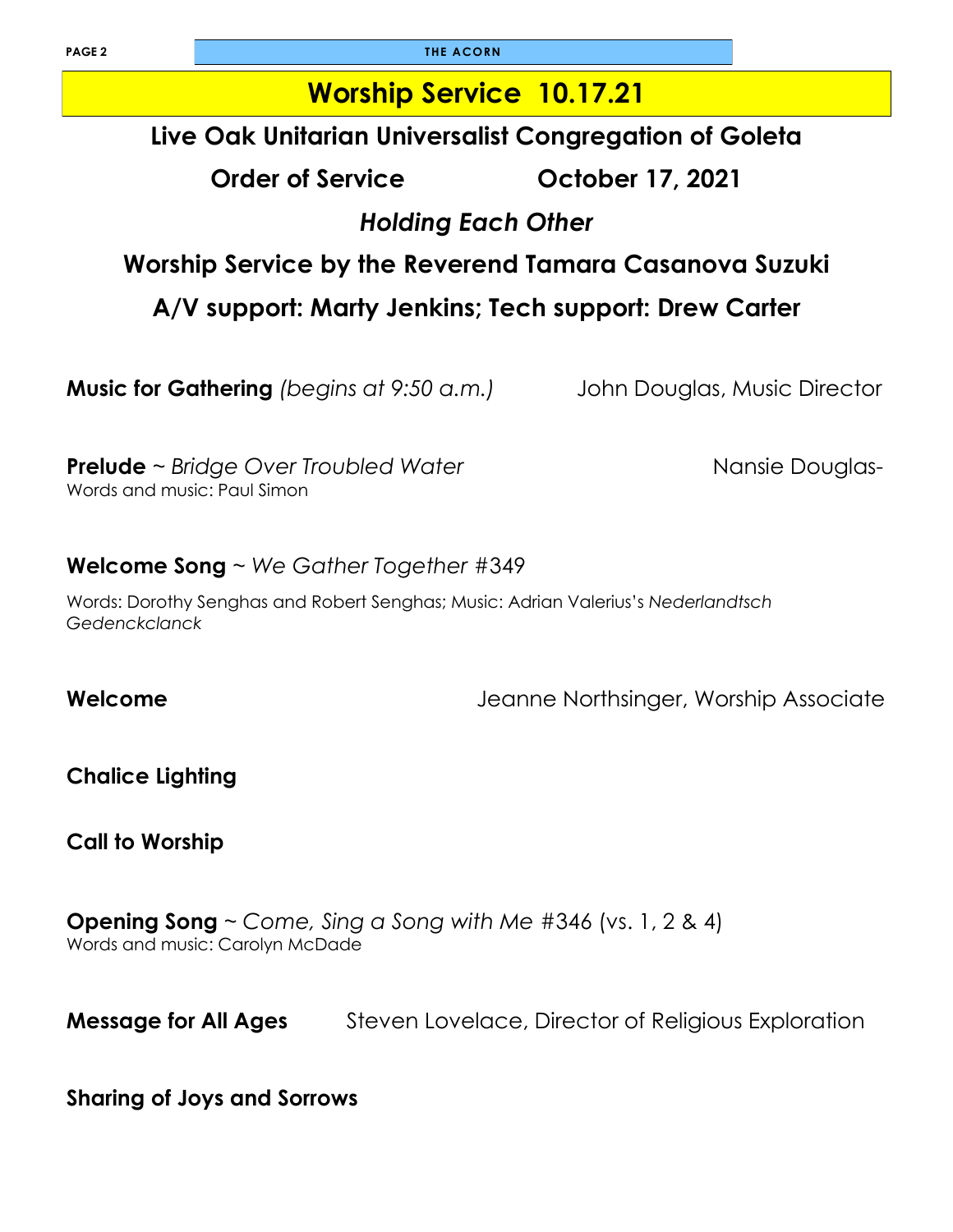### **Worship Service 10.17.21**

#### **Meditation**

**Congregational Response** ~ *Filled with Loving Kindness* #1031 Words: Traditional Buddhist Meditation; Music: Ian Riddell

**Homily** *Holding Each Other* **Rev. Tamara Casanova Suzuki** 

**Musical Response** ~ *For Good* (from the musical Wicked) Naomi Casanova Words and music: Stephen Schwartz Number of Suzuki & Ruth Kim

### **Sharing in Stewardship**

**Closing Song** ~ *We Laugh, We Cry* #354 (vs. 1, 2 & 4) Words and music: Shelley Jackson Denham

#### **Benediction/Chalice Extinguishing**

**Postlude ~** *You Raise Me Up* **Nansie Douglas- Nansie Douglas-**Words: Brendan Graham; Music: Rolf Løvland

#### *Five-minute break and then all are invited to re-gather for our social time.*



**Live Oak Sunday Worship October 17, 2021 10:00 AM** https://**[zoom.us/j/991200709](https://zoom.us/j/991200709) Meeting ID**: 991 200 709 **Dial by your location**  +1 253 215 8782 US +1 301 715 8592 US Find your local number: <https://zoom.us/u/a3HkXnuGD>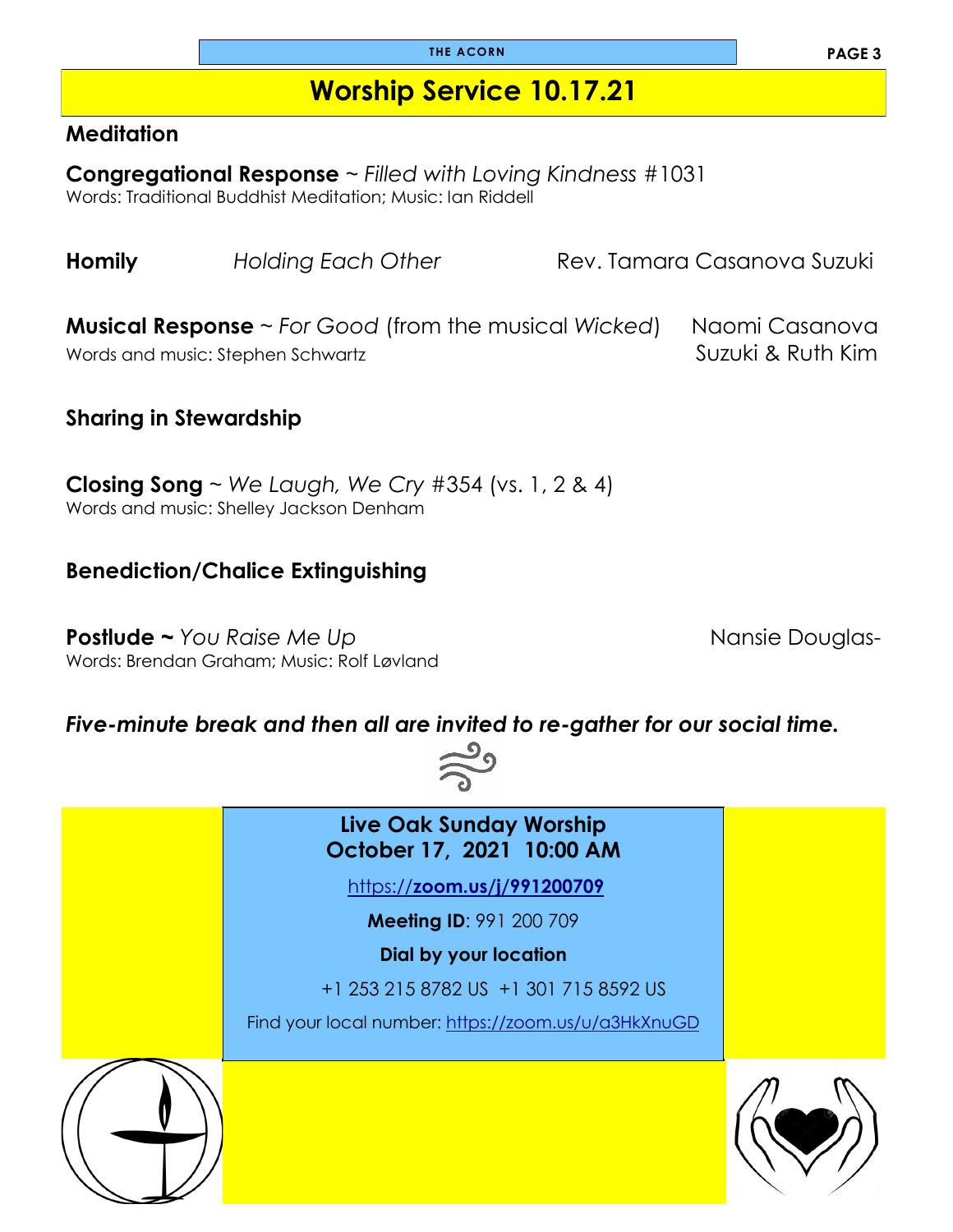### **Upcoming Services**

### **October 24** *Climate Justice: Food Equity and Sustainability* **Rev. Tamara Casanova Suzuki**

The reality of climate change can be overwhelming but there are many actions we can take both together in community and as individuals. Join us this Sunday as we explore the interconnection of topics related to our climate, our food, our



politics, and what we can do to address this issue.

## **Social Justice Upcoming Activities 10.17.21**

**October 20, Uplifting Our Youth,** 6-7:30, Town Hall Webinar with panel of presenters on the state of education and African American Students in Santa Barbara County, presented by MLK Jr. Committee of SB and Gateway Educational Services. Zoom Registration required: <https://bit.ly/3nbelff>

**October 20, UCSB Arts & Lectures presents Paul Hawken,** "Regeneration: Ending the Climate Crisis in One Generation," 7:30 at Campbell Hall, free but you must register at Arts and Lectures.

**October 24, 28th Bread & Roses** Community Celebration in person and Fundraiser for Fund for Santa Barbara (which funds progressive causes in our community, Elings Park, 2-5 pm.

[https://www.fundforsantabarba. ra.org/events/breadandroses/](https://www.fundforsantabarbara.org/events/breadandroses/)



#### **United Nations Climate Change Conference 2021**

October 31-November 12, in Glasgow, Scotland. Please pay attention to what is said and done during this conference. This will bring parties together to accelerate action towards the goals of the Paris Agreement & the UN

Framework Convention on Climate Change.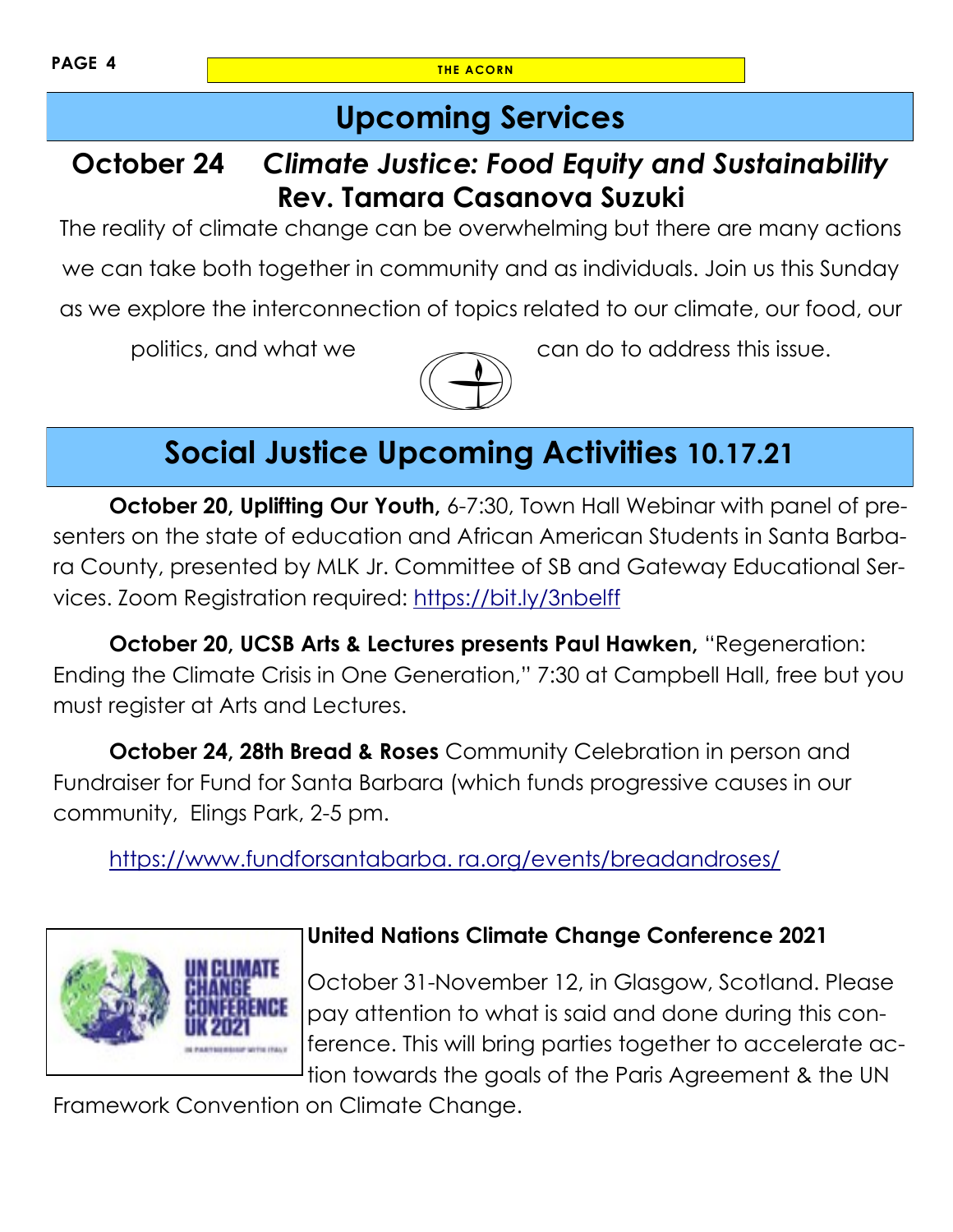### **Religious Exploration 10.17.21**

### **THIS WEEK IN RELIGIOUS EXPLORATION-Outdoor Space Clean Up Thank yous**

We made really good headway at the two work parties last week. Just wanted to acknowledge the helpers that showed up for RE:

Deep gratitude to Marie Arnold, John and Nansie Douglas, Jane Gray, Owen Hall, Hal Hill, Lorenzo Lara, and Kendra Wise. Bless you and thank you for your love, time and energy.

### **COMING OF AGE**

The teens begin their second week this Sunday with Mary and Rachel. They will meet at Live Oak between 4:00 PM-5:00 PM again this week.

Teens need to be reaching out to their mentors to make their first meeting happen. The October meeting is an orientation between the teen and mentor, and the specific requirement conversations will begin at your November meeting.

The *"UU Pocket Guide"* arrived as I was putting the Acorn together. Teens can pick up on Sunday from Mary or Rachel. Mentors, I will be in touch with you.

Contact Steven [dresteven@liveoakgoleta.org](mailto:dresteven@liveoakgoleta.org) for RE/kid related items

### **Pastoral Care-The Caring Network**

The Caring Network, overseen by Pastoral Care Associates, provides logistical support for congregants as needed in times of trauma or challenges, such as post-operations, accidents or childbirth. This may be meals, rides or other support provided by volunteers in the congregation. Colleen Poulsen is the coordinator of the Caring Network, and keeps a list of volunteers who might be willing to respond. We need to update our list of volunteers that can be included in MealTrain signups for meals or rides. Please contact Colleen via text or phone to sign up at (805) 901-1745. This doesn't obligate you. You will have the option to say no for individual requests. Thank you to our wonderful volunteers!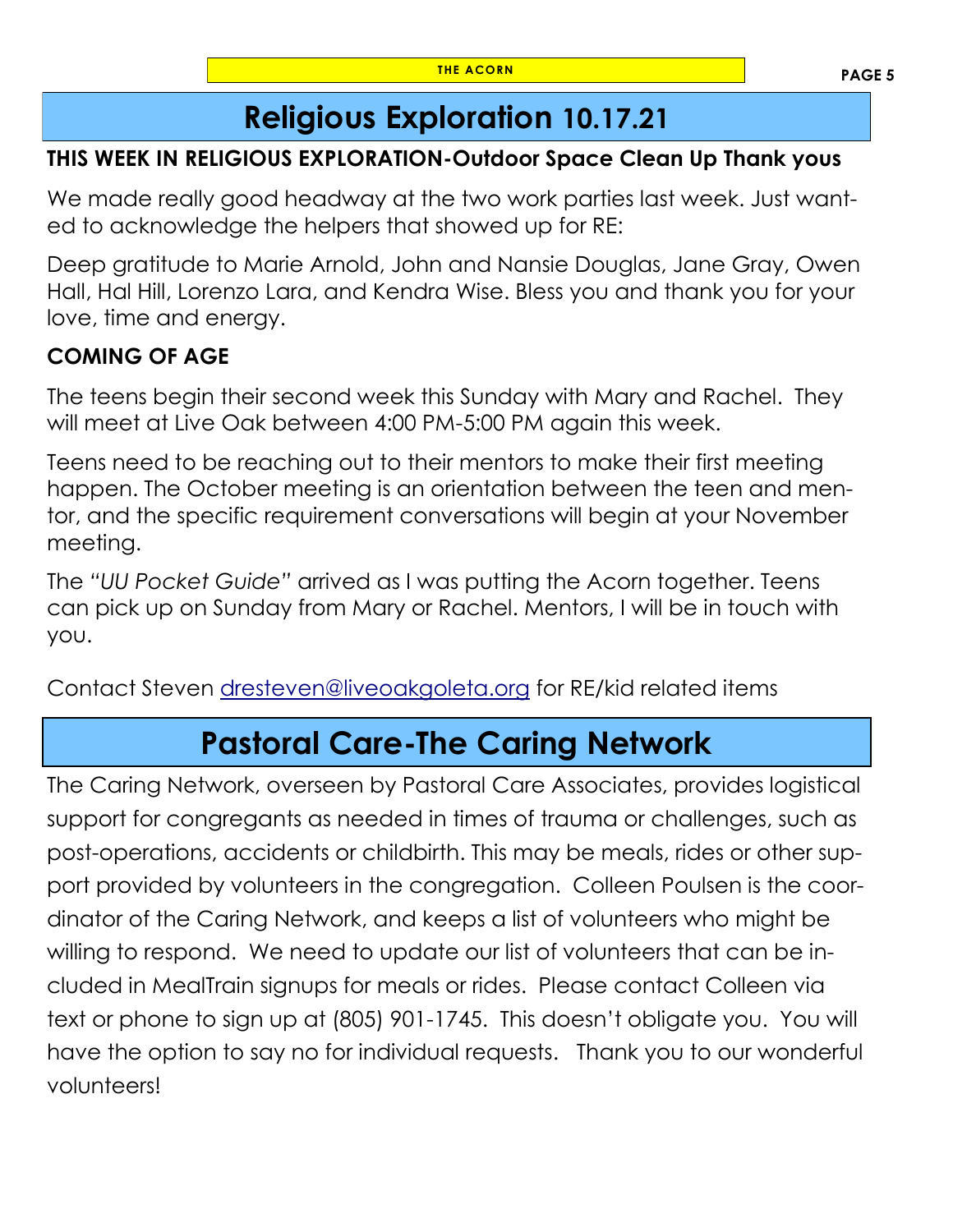### **Sanctuary H-Vac and Fresh Air**

### **A Breath of Fresh Air**

 To take extra precautions for the health and safety of our Live Oak members and friends, we have upgraded our indoor heatingventilation system in the Sanctuary. We have replaced the standard MERV 8 filters with all new, higher value MERV 13 filters specifically designed to eliminate circulation of airborne microbes. The system has been modified to use 100% outdoor air and eliminate the recirculation of inside air. The upper clerestory windows need to remain open. As a result, the furnace will not be able to keep the Sanctuary as warm as it formerly could when using heated recirculated air. This will mean that persons in the Sanctuary will need to wear warmer clothing during colder weather. **Reed Mechanical Systems Inc**. performed all the modifications. -Michael Wittman

### **Food Collection Continues**

Thanks as always to those of you who continue to generously contribute food to the Santa Barbara Food Bank. Your generosity is truly heartwarming!

This terrific organization is filling an even larger-than-usual need in our community. We are glad to have Live Oak support their efforts, and workers at the Food Bank continue to express their appreciation!

Items that are particularly appreciated include: canned goods such as tuna, fruit, beans, and soups; peanut butter; pasta; rice; cereal. We gather items every Tuesday.

Now that the painting project is completed at Live Oak, you can once again donate food in one of the three regular ways on any day of the week:

(1)You can drop off donations in boxes that we have put out at Live Oak on the patio just outside of the cottage;

(2) You can drop off in a box we have left outside of our front door at home: 6542 Camino Caseta in Goleta; or

(3) You can get in touch with us via email ([morganfamily1@cox.net\)](mailto:morganfamily1@cox.net) for a pickup at your home. Just leave food donations in a bag (preferably paper) outside of your door.

Thanks for your support of families in our community! Carter and Wendy Morgan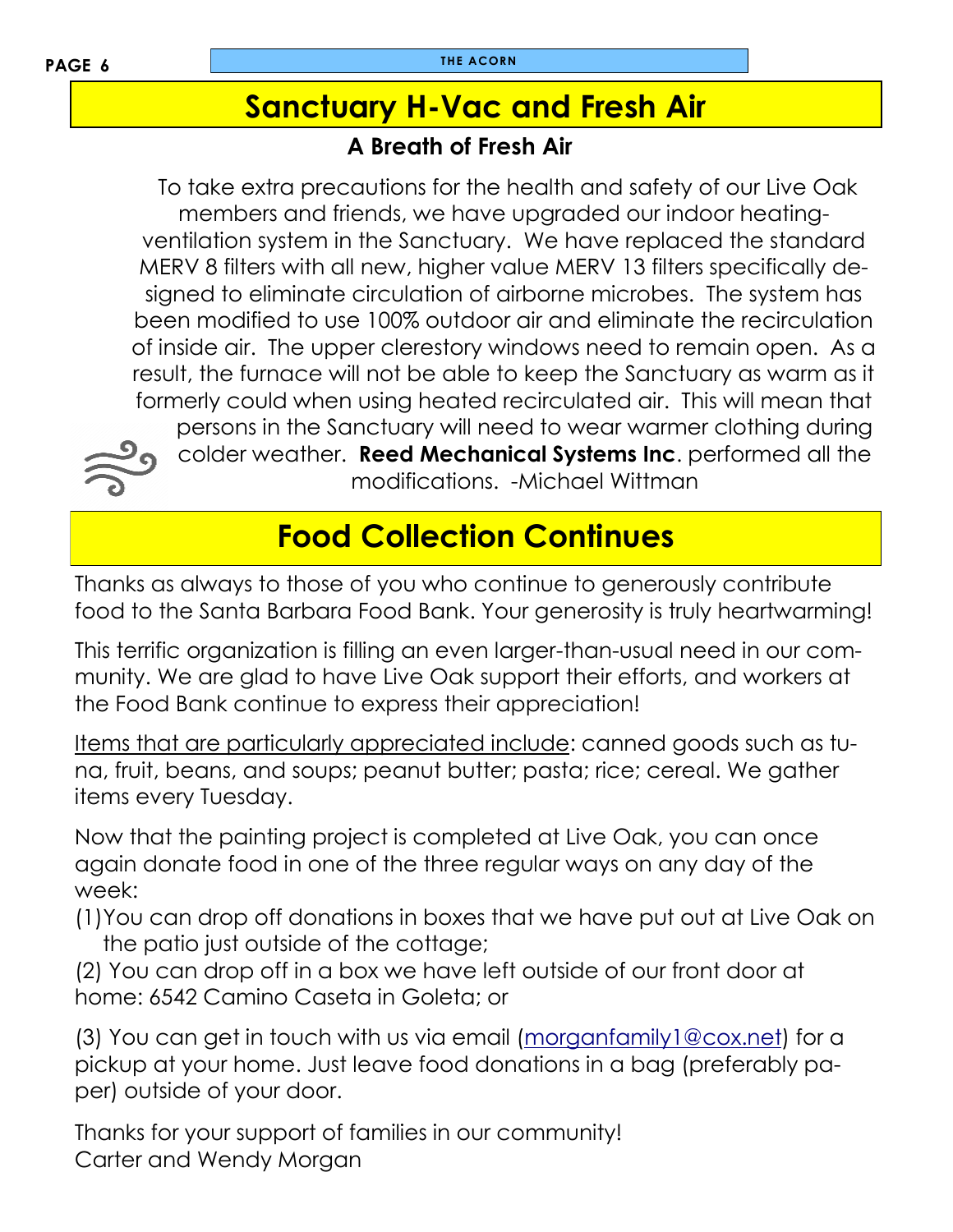### **SJM-Choosing Our Half Baskets**

On October 24, 2021, the Social Justice Ministry will hold an election at the Town Hall meeting to choose 6 charitable organizations to receive halfbasket donations this year through August.

To be eligible to receive a special collection, the group must be (or be under the umbrella of) a 501(c)3 charitable organization, and the nominator must have some kind of personal involvement with the organization (member, volunteer, financial supporter, etc.). We will provide ballots with a short description of each organization. All those attending the meeting will vote for 6 organizations (and absentee ballots will be available). The top 6 vote-getters will each be scheduled for a Sunday in 2021-2.

How to nominate your favorite worthy organization for a half-basket: Write a paragraph of **150 words or less** describing the organization and email it to Carolyn Chaney [c](mailto:kayebonney@yahoo.com)[chaney@sfsu.edu](mailto:chaney@sfsu.edu) by October 21 at 5:00 pm. Please ask your computer to count the words. It helps to tell the charitable purposes of the organization and your own involvement in it. Both LOUUC members and friends are eligible to nominate. It is best to nominate one charity, but we don't have a rule prohibiting more. During the Town Hall meeting, you may also wish to comment for up to 1 minute about why members of our congregation should choose it to receive our offering.

In addition to the 6 elected organizations, SJM will save 2 collections for minister's choice (including the Minister's Discretionary Fund) and we will use halfbaskets for our regular charities: Transition House, Camp de Benneville Pines, UUJMCA and Showers of Blessing. The remaining half baskets will be chosen by the SJM to be flexible with our giving, as need arises. Organizations not chosen in the October 24 election will be eligible for one of these halfbaskets.

### **Santa Barbara Botanical Gardens-Senior Day**

#### **Senior Free Day @ SB Botanical Gardens Wednesday, Oct. 20 | 10am-5:30pm**

For the sixth year in a row our generous sponsor, Welch-Ryce-Haider Funeral Chapels is providing six free admission days to **seniors 60 years of age +** in 2021.

*No reservations are required unless you have a group of 10 or more.*